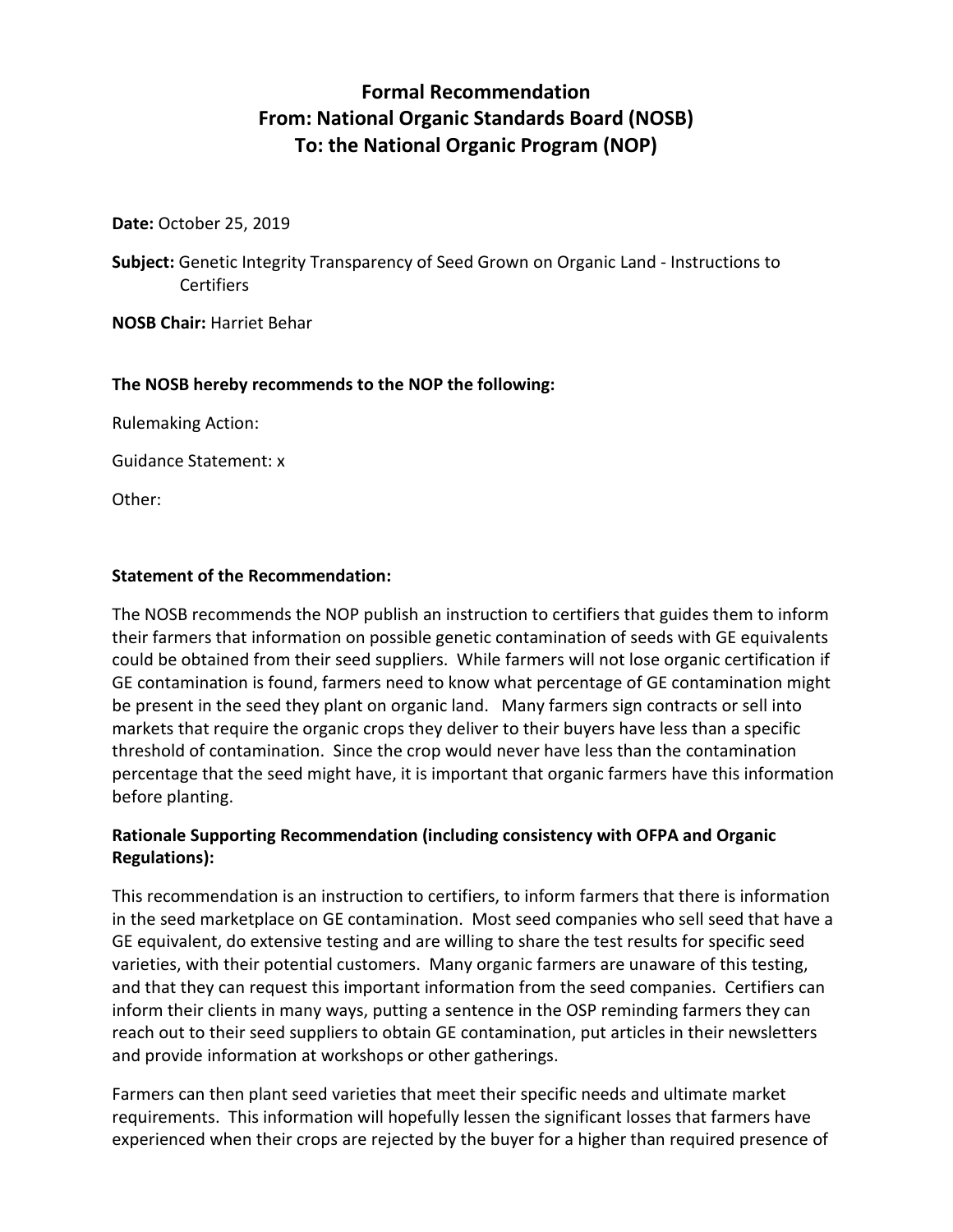GE contamination. Knowing the percentage (if any) of GE contamination before planting the seed is the first step of many that organic farmers take, when meeting market requirements based upon levels of GE contamination. This recommendation promotes transparency in the marketplace, detailing if there is any, and at what percentage of GE seed contamination there may be, before farmers plant these seeds on organic land.

# **NOSB Vote:**

Motion to accept the "Genetic Integrity Transparency of Seed Grown on Organic Land Instructions to Certifiers" Proposal Motion by: Harriet Behar Seconded by: Dave Mortensen Yes: 13 No: 0 Abstain: 0 Absent: 1 Recuse: 0

**Outcome:** Motion Passed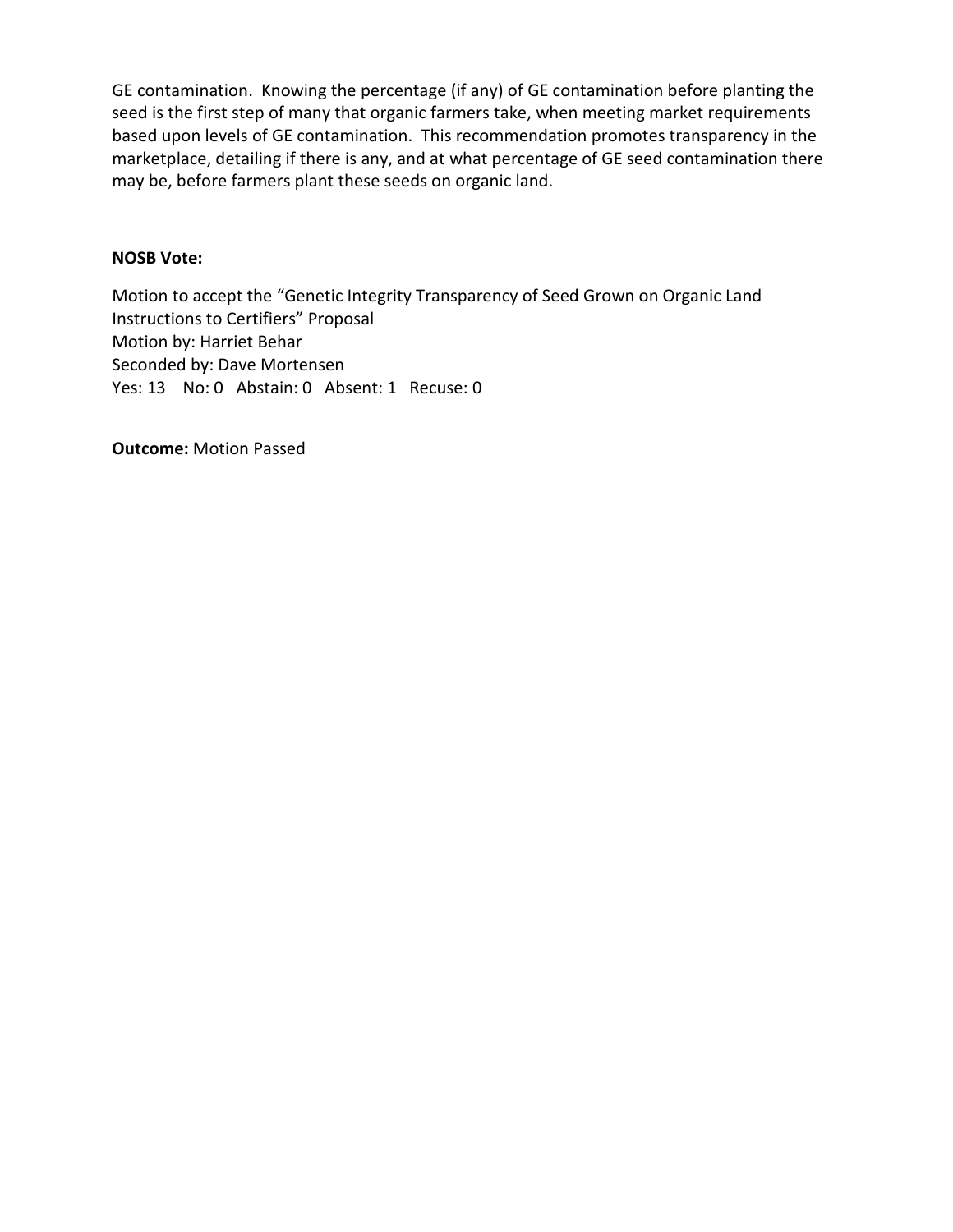## **National Organic Standards Board Materials Subcommittee Proposal Genetic Integrity Transparency of Seed Grown on Organic Land - Instructions to Certifiers August 13, 2019**

#### **I INTRODUCTION**

The USDA National Organic Program (NOP) regulations do not allow the use of materials developed using "excluded methods" in certified organic production. The USDA defines "excluded methods" as , "a variety of methods used to genetically modify organisms or influence their growth and development by means that are not possible under natural conditions or processes…" (7 CFR 205.2). These organisms include, but are not limited to, seed, bacteria, insects, animals and vaccines. According to the most recent National [Agricultural Statistics Survey](https://www.ers.usda.gov/data-products/adoption-of-genetically-engineered-crops-in-the-us/recent-trends-in-ge-adoption.aspx) (NASS), at least 94% of soybeans, 92% of corn, 94% of cotton, 75% of Hawaiian papaya, 98% of sugar beets, and 90% of canola are genetically engineered. This proposal will address seed planted on organic land that may have a Genetically Engineered (GE) equivalent.

#### **II BACKGROUND**

The National Organic Standards Board (NOSB), in separate recommendations in [2016,](https://www.ams.usda.gov/sites/default/files/media/MSExcludedMethods.pdf) [2017,](https://www.ams.usda.gov/sites/default/files/media/MSExcludedMethodsFinalRec.pdf) [2018,](https://www.ams.usda.gov/sites/default/files/media/MSExcludedMethodsRecOct2018.pdf) and [2019,](https://www.ams.usda.gov/sites/default/files/media/MSExcludedMethodsApr2019FinalRec.pdf) defined terms used when describing gene altering technologies and the subset of those methods deemed to be excluded methods. This list is continually under review, with new methods being added periodically. The list of those excluded methods are as follows:

- Sequence-specific nucleases (SSNs)
- Meganucleases Zinc finger nuclease (ZFN)
- Mutagenesis via Oligonucleotides
- CRISPR-Cas system (Clustered regularly interspaced short palindromic repeats) and associated protein genes
- TALENs (Transcription activator-like effector nucleases)
- Oligonucleotide directed mutagenesis (ODM) Rapid Trait Development System
- RNA-dependent DNA methylation (RdDM)
- Silencing via RNAi pathway RNAi pesticides
- Reverse breeding
- Genome elimination
- FasTrack
- Fast flowering
- Creating new DNA sequences
- Synthetic chromosomes
- Engineered biological functions and systems
- Somatic nuclear transfer
- Plastid transformation
- **Cisgenesis**
- Intragenesis
- Agro-infiltration
- Transposons-Developed via use of in vitro nucleic acid techniques

Currently in the U.S., testing is not required to verify if seeds planted on organically certified farms were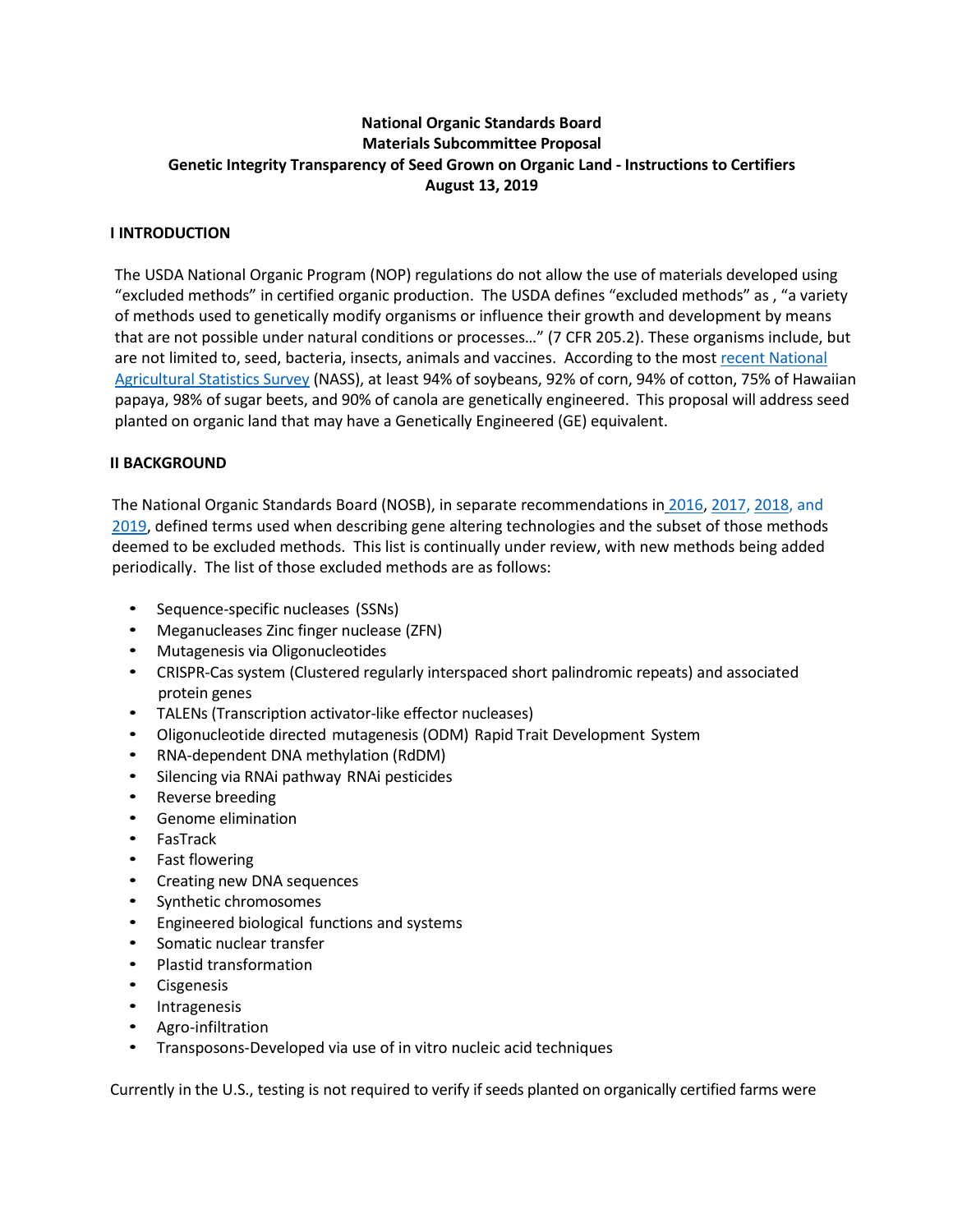produced using an excluded method. Organic farmers plant both organic and non-organic seed (when the organic seed is not commercially available in the form, variety, or quantity required). Some, but not all, certification agencies perform genetically engineered (GE) testing on a farmer client's harvested crop. Proposed here is an additional step; certifiers should recommend that their farmers request information on any GE testing performed on seed they may purchase.

To meet the current certification standard, farmers are required to provide documentation that the seed they plant was not produced using excluded methods. This standard is met in one of two ways. 1) Certified organic seed breeding companies must verify excluded methods were not used in the production of certified organic seed. 2) For non-organic seed, a non-GE affidavit is required if the crop has a genetically engineered equivalent in the marketplace. Affidavits typically state "to the best of the seed supplier's knowledge, the seed was not produced using excluded methods"; however, the affidavit does not address the issue of possible contamination of the seed lot with seed produced using excluded methods. The *intentional* use of seed produced by an excluded method is prohibited. Non-GE affidavits have been accepted as proof by organic certifiers that the seed is acceptable in organic systems.

In a previous discussion document the Material's Subcommittee discussed a proposed requirement that all field corn seed planted on organic land be accompanied by a statement detailing any presence of GE within specific percentages, such as .1%, .9% etc. levels. While many farmers, consumers, advocates, and certifiers liked the transparency this would have provided, there was significant concern from all groups, especially seed breeders, that there could be unintended negative consequences from this requirement. These potential negative consequences included added cost of disseminating this information, loss of germplasm and seed varieties to organic producers if there is significant presence of GE in the seed, loss of genetic diversity available to organic farmers, and more. This proposal recommends the NOP provide an instruction to certifiers informing producers they can request the results of any testing for presence of genetic engineering in the seeds they purchase.

In the development of this proposal, NOSB members and the public, specifically the Organic Seed Alliance, reached out to numerous suppliers of field corn seed that typically serve the organic market. This includes both organic and nonorganic seed growers. The vast majority of seed suppliers reported that they already test their field corn seed for detectable levels of genetic engineering, and, when asked, are willing to provide this testing information to those who buy their seed.. Most farmers are not aware that this testing is being done, and consequently, most do not currently request this information.

If farmers don't know what they are starting with, it puts them in a compromised position when they sell their crop; after all, they are committed to producing GE-free grains, fruits, and vegetables. On the other hand, the organic marketplace, or the "back end" of the food system, has developed a fairly robust testing protocol for organic foods intended for human consumption as well as livestock feeds. Various tolerance levels of genetic contamination must be met in order to sell into specific markets. Knowing the purity of the seed farmers plant on the "front end" is critically important for several reasons. The level of contamination at the beginning of the season will not decline and can only worsen by cross-pollination and post-harvest seed handling. To meet organic market demand and to provide farmers with what they need to make informed decisions when choosing seeds, transparency of GE contamination levels and the knowledge of the adventitious presence of genetic engineering in their seed has become a necessity.

The NOSB put forth discussion documents and proposals addressing the issue of clarity around genetic purity of the seed supply in 2013, 2014, 2015, 2016, 2017, and 2018. The strong response from the public in the form of many comments clearly demonstrates the importance of this issue for organic farmers,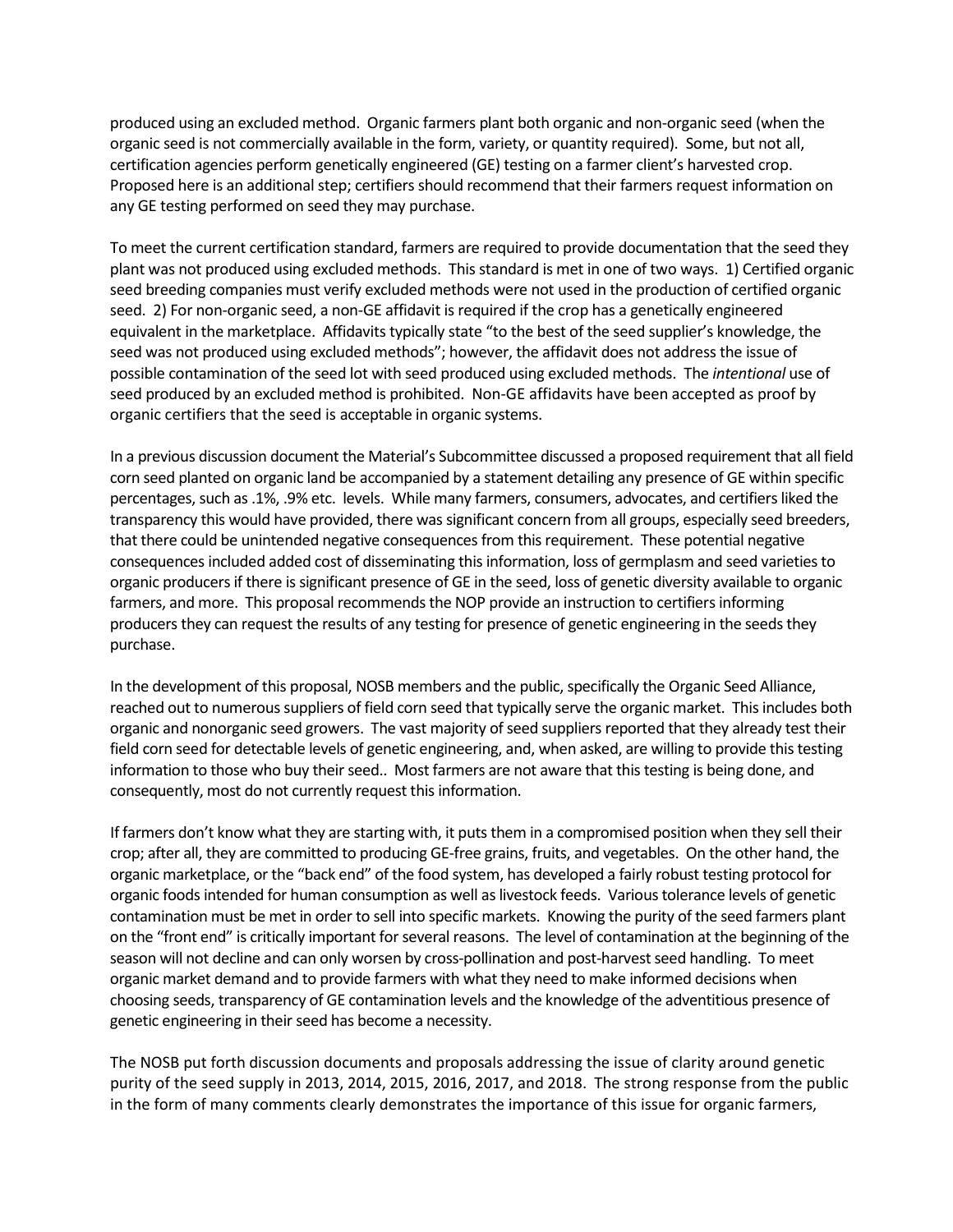processors, and consumers.

#### **III RELEVANT AREAS OF THE STATUTE, RULE and RELATED DOCUMENTS**

**Detection and Testing Requirements:** Under the NOP residue testing requirements, products from certified organic operations may require testing when there is reason to believe that certified products have come into contact with prohibited substances or have been produced using excluded methods. This requirement is specified in Subpart G (Administrative) of the regulations:

## **§205.670 Inspection and testing of agricultural product to be sold or labeled as "100 percent organic," "organic," or "made with organic (specified ingredients or food group(s))."**

(b) The Administrator, applicable State organic program's governing State official, or the certifying agent may require pre-harvest or post-harvest testing of any agricultural input used or agricultural product to be sold, labeled, or represented as "100 percent organic," "organic," or "made with organic (specified ingredients or food group(s))" when there is reason to believe that the agricultural input or product has come into contact with a prohibited substance or has been produced using excluded methods. Such tests must be conducted by the applicable State organic program's governing State official or the certifying agent at the official's or certifying agent's own expense.

**NOP Policy**: The NOP issued a Policy Memo on April 15, 2011 (Policy Memo 11-13) on genetically engineered organisms. The memo clearly states that the use of genetically engineered organisms is prohibited and goes on to address questions that have been raised concerning the use of these organisms and how to minimize their presence in organic production and handling. The memo emphasizes that organic certification is a process-based standard, explaining the presence of detectable GMO residue alone does not necessarily constitute a violation of the regulation.

#### **IV RESPONSE TO PUBLIC COMMENT**

Public comment from most seed suppliers and producers, did not favor tolerance levels due to concerns that this approach would narrow the availability of needed crop traits and the overall crop choice. Concern was also raised that strict tolerance levels could result in the unintended consequences such as damage to the growth and integrity of organic agriculture, as well as negative impacts to organic growers and seed breeders. This proposal does not set tolerance levels that could prohibit the planting of seed that exceeds any specific tolerance. Instead, this proposal seeks to encourage certifiers and farmers to seek out the currently available information before planting seed that has a GE equivalent on organic land.

There are no current restrictions that would prevent a farmer from taking a sample of hybrid corn seed (a non-GMO variety) or other seeds they purchase and having them tested for the presence of GE. There are agreements that seed breeders might encounter when purchasing the foundation seed for building their own hybrid varieties that could restrict them from testing that seed for the presence of GE. However, this proposal only requires testing of the seed that would be planted by an organic producer who has no legal impediments to this testing. Farmers would not be required to do GE testing of their seed, but if their seed supplier does not provide GE contamination test results for their seed, this option is open to the farmer.

In addition, it is a good practice for farmers to retain seed samples of seed they plant on organic land, and certifiers can suggest this to farmers as another step in finding the source of GE contamination in case their crop is rejected by a buyer at harvest time.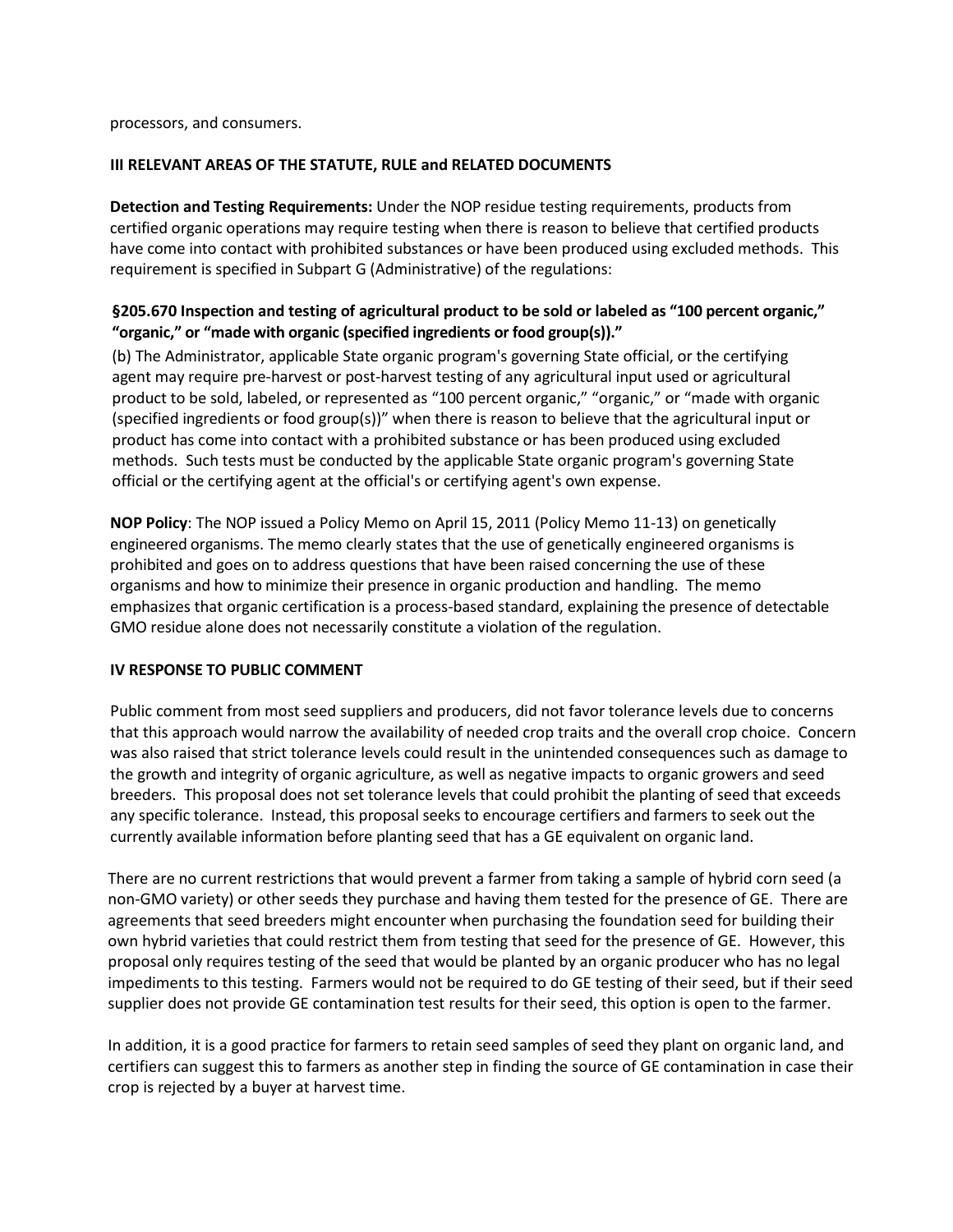The previous discussion documents on the issue of genetic integrity transparency of seed, focused only on field corn seed. This proposal addresses all seed or planting stock that has a GE equivalent in the marketplace. There is no specific requirement, other than for certifiers to instruct their clients about the option to request GE contamination test results from their seed and planting stock providers.

The NOSB continues to request that the NOP fund a task force that would collect information on the genetic integrity of seed planted on organic land so the organic community - from farmers to consumers - would have statistical information detailing GE contamination issues. This task force would be empowered to collect data for multiple years, since growing conditions and crop production issues change from year to year, and in order to collect useful information, numerous years and regions must be tracked. We know there are issues with some crops in some regions, but there has not been a comprehensive review of data to provide a clear picture of the problems. Without this information, the organic community cannot develop solutions.

## **V Proposal**

The NOSB recommends the NOP provide an "Instruction to Certifiers".

The purpose of this instruction is to have certifiers inform their producers that GE contamination of seed or planting stock is being tested regularly by those suppliers who are at risk for GE contamination of their products. Producers are encouraged to discuss GE contamination with suppliers willing to share the results of the GE testing they are currently doing but typically do not disseminate, unless requested by the buyer of the product.

Certifiers should be proactive in encouraging their farmers who grow organic crops according to the USDA organic regulations, and who could be at risk of having crops rejected by their buyers due to presence of GE contamination, to obtain information from their seed or planting stock suppliers about any GE contamination found. Certifiers can request this GE contamination information from their organic producers, and they may choose to maintain that information in the client's organic certification records. Farmers can then make informed decisions about which seed or planting stock to use based upon the requirements of their buyers and their production situations that may or may not result in GE contamination in their fields. Obtaining this GE contamination information before planting can be beneficial in lessening the risk of significant economic losses due to GE contamination when that crop is sold. The discussion between growers and seed suppliers may also demonstrate there is a demand for seed with low GE contamination levels.

- 1. In order to aid producers in their goal of low-to-no detection of GE contamination of their organic crops (seed and planting stock) that have GE equivalents in the marketplace, certifiers should provide the following information to their organic farmers:
	- A. Producers who are growing crops from seed or planting stock that could be subject to Genetic Engineering contamination of that seed or planting stock, can contact their suppliers to obtain GE contamination test results.
	- B. The vast majority of seed and planting stock suppliers whose crops have GE equivalent varieties that could cause contamination are already doing GE contamination testing and are supplying information, at the request of the buyer of their seed or planting stock, of any GE contamination and the levels present.
	- C. Certifiers may choose to obtain this information at the organic inspection. If presence of GE